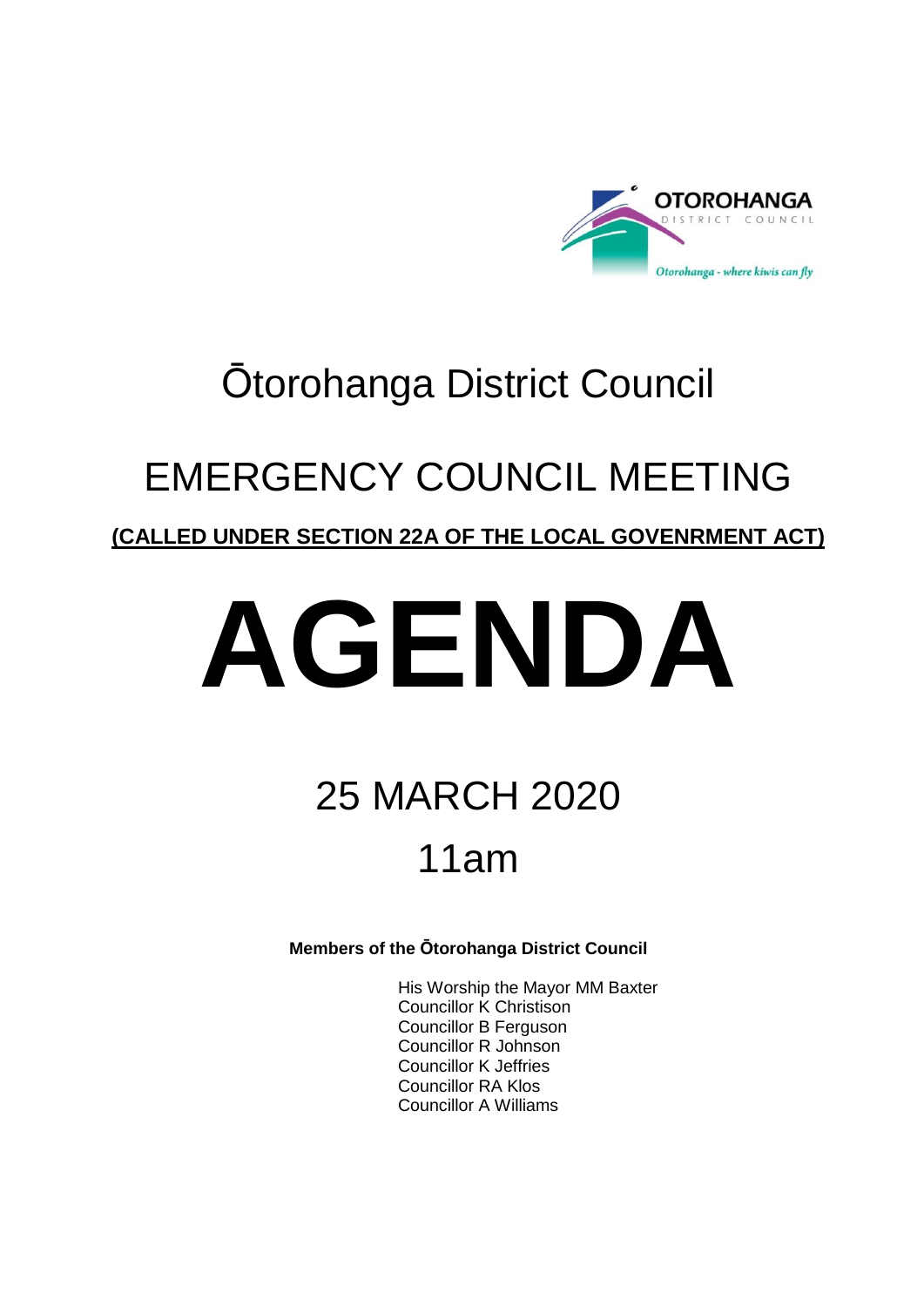#### **ŌTOROHANGA DISTRICT COUNCIL EMERGENCY COUNCIL MEETING**

#### **25 MARCH 2020**

Notice is hereby given that an Emergency Council Meeting of the Ōtorohanga District Council will be held in the Council Chambers, 17 Maniapoto Street, Ōtorohanga on Wednesday 25 March 2020 commencing at 11am. **This meeting has been called under Section 22A of the Local Government Act.**

> **Tanya Winter CHIEF EXECUTIVE**

**24 MARCH 2020**

**ORDER OF BUSINESS:**

**PRESENT**

**IN ATTENDANCE**

**APOLOGIES**

**DECLARATION OF CONFLICTS OF INTEREST**

**REPORTS**

**ITEM 62 DELEGATIONS TO THE CHIEF EXECUTIVE FOR INTERIM POWERS IN THE COVID-19 PANDEMIC 2**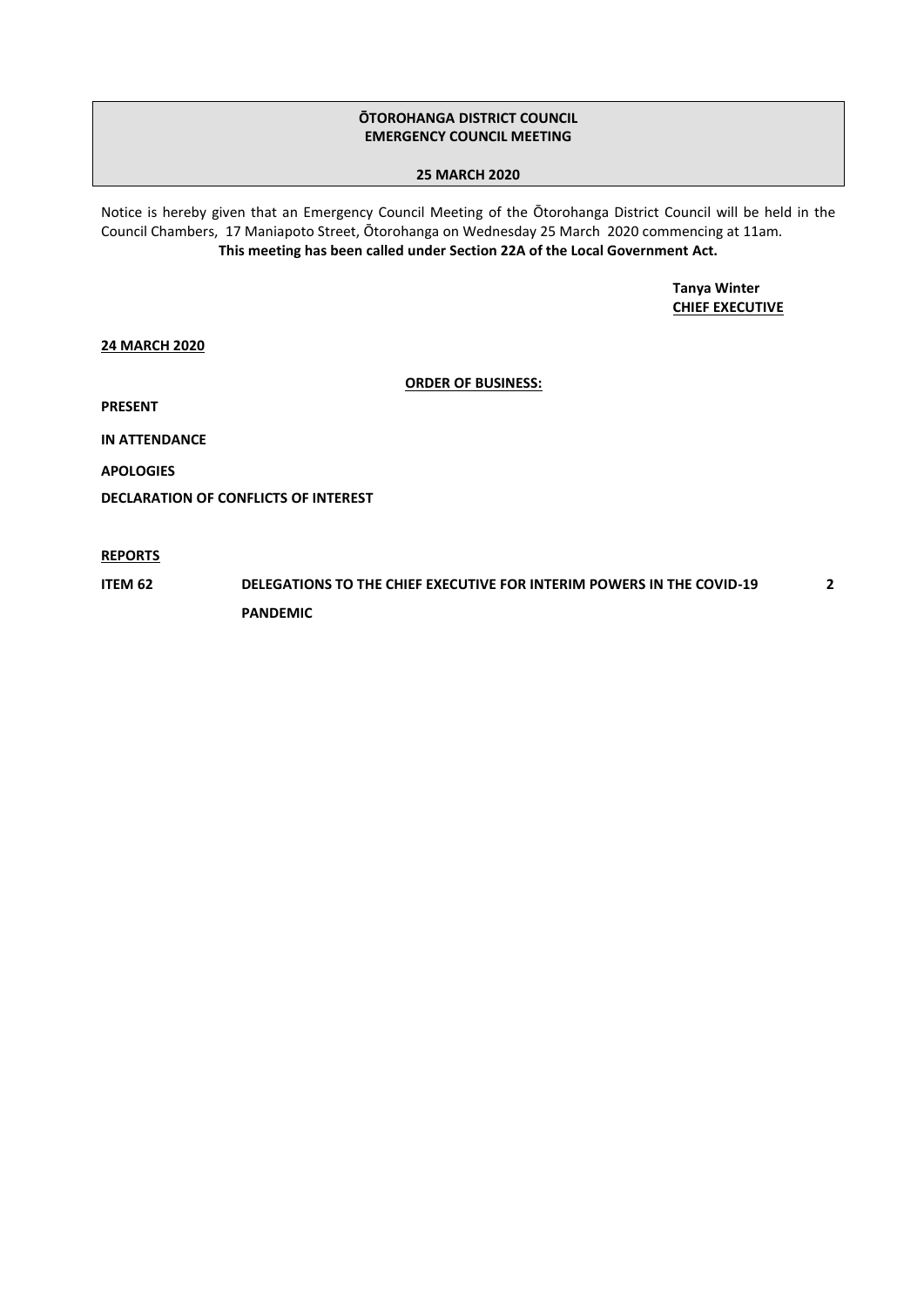#### **ITEM 62 DELEGATIONS TO THE CHIEF EXECUTIVE FOR INTERIM POWERS IN THE COVID-19 PANDEMIC**

**TO: HIS WORSHIP THE MAYOR & COUNCILLORS ŌTOROHANGA DISTRICT COUNCIL**

**FROM: CHIEF EXECUTIVE**

**DATE: 25 MARCH 2020**

#### **Relevant Community Outcomes**

- Ensure services and facilities meet the needs of the Community
- Ōtorohanga District is a safe place to live

#### **Executive Summary**

The purpose of this report is for Council to adopt a set of delegations for the Chief Executive that will provide the maximum power possible under the Local Government Act to make decisions in the absence of being able to bring Council together over the lockdown period for COVID-19.

#### **Recommendation**

It is recommended that the Delegations to the Chief Executive for Interim Powers in the COVID-19 Pandemic are adopted (attached as **Appendix 1**).

#### **Background**

As the COVID-19 situation continues to evolve, Council's approach is to focus on the health and wellbeing of our people, as our first priority, and to take an informed approach that is sensible, balanced and respectful of our community. We are doing this by ensuring our approach is based on the expert medical advice of the Ministry of Health.

As of 20 March 2020, public gatherings of more than 100 people have been restricted, and New Zealand's borders are now closed to anyone other than New Zealand citizens and residents.

On 21 March 2020, alert levels for COVID-19 were introduced. New Zealand is currently at Alert Level 3 and moving to Alert Level 4 by 11.59pm Wednesday 25 March.

The Local Government Act 2002 (LGA) requires Council to have a quorum for all meetings of Council and Committees where decisions are made. The Act requires meeting attendees to physically be present in the room in order to achieve a quorum. Clause 23 (2) of Schedule 7 of the LGA states:

*Business may not be transacted at any meeting unless at least a quorum of members is present during the whole of the time at which the business is transacted.*

Although the LGA allows for attendance by members at meetings by audio or audiovisual links, and the Council's standing orders provide for this to occur, those attending by these links do not count toward the quorum (LGA, clause 25A(4) of Schedule 7).

Once the country is at Alert Level 4 (complete lockdown) our ability to bring elected members together at this time to make decisions is severely compromised.

This situation is not unique to Otorohanga District Council – all councils across the country are grappling with these issues and a range of solutions are being worked on by Local Government NZ (LGNZ) and the NZ Society of Local Government Management (SOLGM).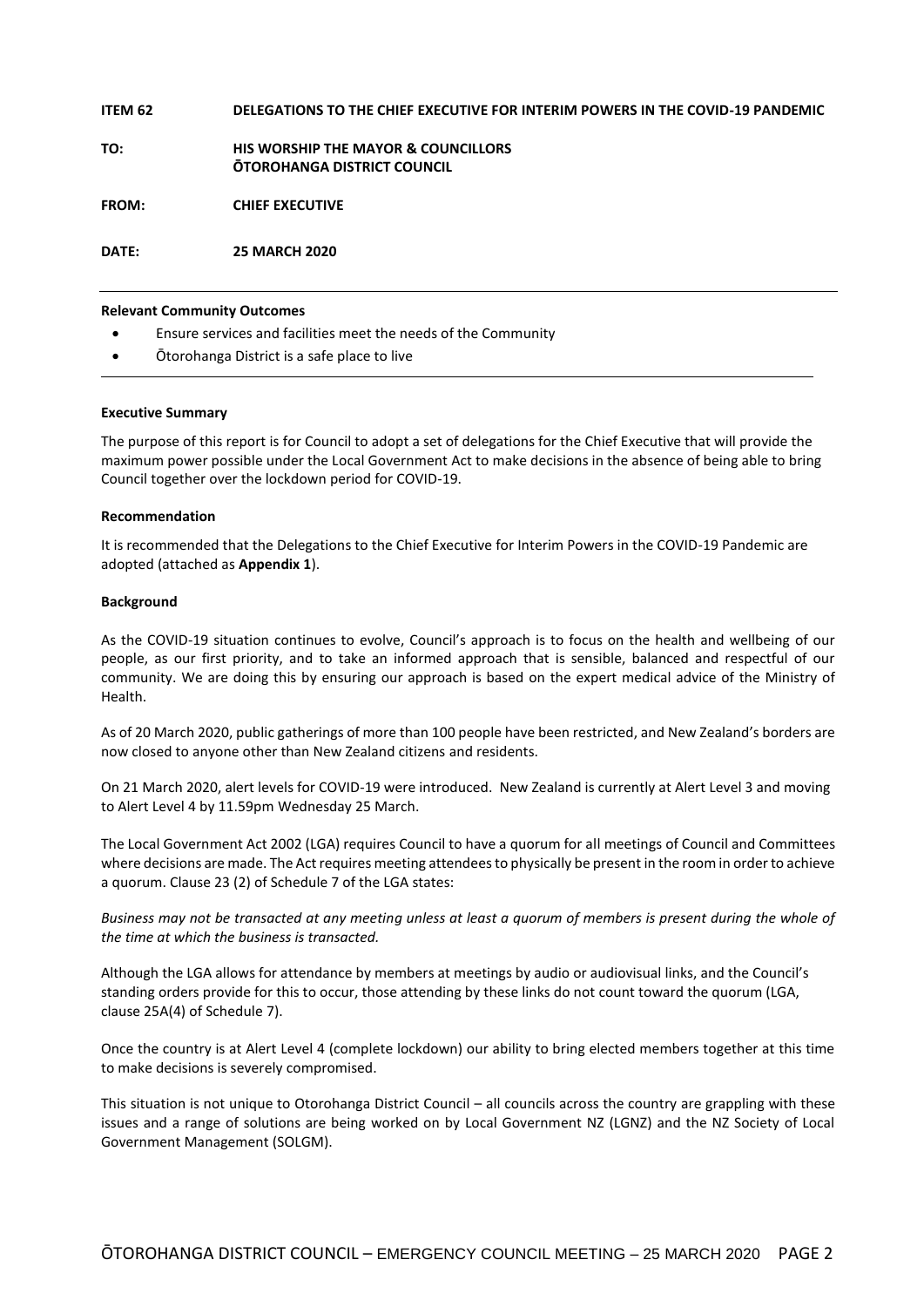Representatives of LGNZ and SOLGM are liaising with the Department of Internal Affairs with a view to progressing an amendment to the LGA which would allow a quorum to be obtained via audio or audiovisual link. If this law change occurred then it would be possible for Council's regular decision-making processes to be implemented remotely.

However, the Chief Advisor of SOLGM has advised that any such law change is likely to take weeks, if not longer, to progress. It is unclear what other legislative changes would be proposed.

#### **Current Situation**

This Council, our country and the world are facing extraordinary challenges, and yet as deliverers of critical services to our community we are expected to maintain business as usual in many parts of our business. What is not clear is what challenges lay ahead of us. For this reason it is prudent that as many potential obstacles to efficient and effective decision-making are removed as possible. Extraordinary times call for extraordinary solutions.

This report puts a plan in place that ensures Council can make decisions as necessary. Some urgent decisions may relate directly to the response to COVID-19, while others may be necessary for the continued operation of Council services.

While these delegations are intended to give the Chief Executive the maximum powers possible in law, that doesn't reduce the obligation to operate in an open and transparent manner. The delegations include a clause on consultation with the Mayor or Deputy Mayor before they are exercised, and a public reporting mechanism should the delegations actually be exercised. The delegations are deliberately worded around the specific circumstances of the COVID-19 pandemic and they may be revoked at any time by Council.

#### **Options**

Council's options are straightforward and they are to either adopt the delegations attached, not adopt them, or amend them.

#### **Options Analysis**

If Council agrees to this recommendation, then urgent decision-making will be able to continue.

If Council decides to continue with the status quo then decision-making power would be retained via the current delegations and the quorums that apply to Council and Committee meetings would remain as they are currently. Urgent decisions would not be able to be made if those quorums were not able to be met due to lockdown, restrictions on public gatherings or if the health of members prevented them from attending in person.

Tanya Winter **CHIEF EXECUTIVE**

**Appendix 1**: Delegations to the Chief Executive for Interim Powers in the COVID-19 Pandemic